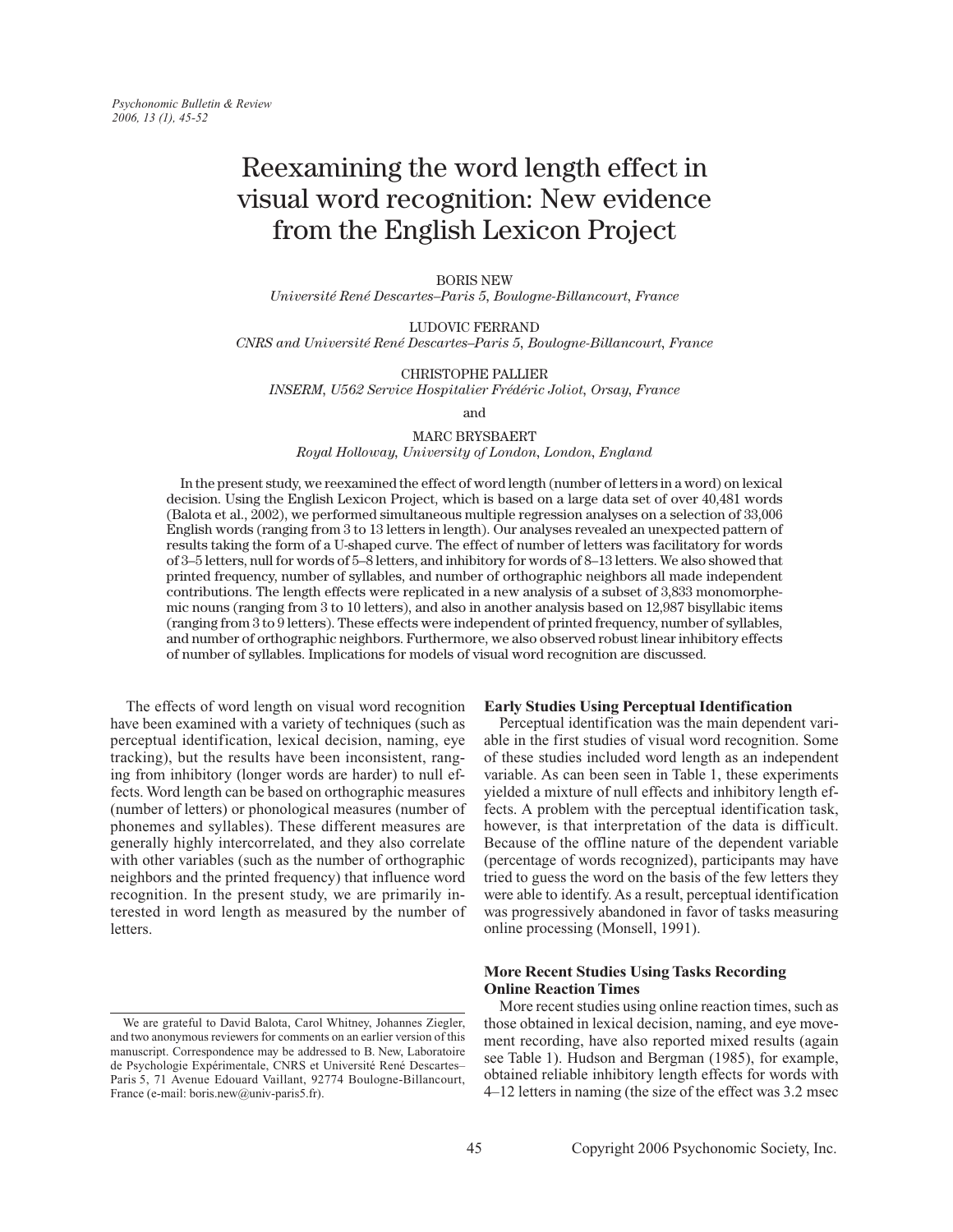| Study                                                    | Experiment                | Language        | Length              | Length Effect    |
|----------------------------------------------------------|---------------------------|-----------------|---------------------|------------------|
|                                                          | Perceptual Identification |                 |                     |                  |
| Howes & Solomon (1951)                                   | 2                         | English         | $6 - 12$            | Null             |
| McGinnies, Comer, & Lacey (1952)                         | 1                         | English         | 5:7:9:11            | Inhibitory       |
| Postman & Adis-Castro (1957)                             | 1                         | English         | 5:7:9:11            | Inhibitory       |
| Newbigging & Hay (1962)                                  | 1                         | English         | 4:7:10              | Inhibitory       |
| Doggett & Richards (1975)                                | 1                         | English         | 3;4;5;6;7;8;9;10;11 | Null             |
| Doggett & Richards (1975)                                | $\overline{2}$            | English         | 4;7;8;10            | Inhibitory trend |
| Richards & Heller (1976)                                 | 1;3;4                     | English         | 3;4;6;7             | Null             |
| Bijeljac-Babic, Millogo, Farioli, & Grainger (2004)      |                           | French          | 3;4;5;6;7;8         | Null             |
|                                                          | Lexical Decision          |                 |                     |                  |
| Frederiksen & Kroll (1976)                               | 2                         | English         | $4 - 6$             | Null             |
| Richardson (1976)                                        | 1                         | English         | $5 - 11$            | Null             |
| Hudson & Bergman (1985)                                  | 1;2;3;4                   | Dutch           | $4 - 12$            | Inhibitory       |
| O'Regan & Jacobs (1992)                                  |                           | French          | 4;5;7;9;11          | Inhibitory       |
| Balota, Cortese, Sergent-Marshall, Spieler, & Yap (2004) | 1                         | English         | 2;3;4;5;6;7;8       | Inhibitory       |
|                                                          | Naming                    |                 |                     |                  |
| Frederiksen & Kroll (1976)                               | 1                         | English         | 4:5:6               | Inhibitory       |
| Richardson (1976)                                        | 1                         | English         | $5 - 11$            | Inhibitory       |
| Hudson & Bergman (1985)                                  | 1:2                       | Dutch           | $4 - 12$            | Null             |
| O'Regan & Jacobs (1992)                                  | 2a;2b                     | French          | 4;5;7;9;11          | Inhibitory       |
| Spieler & Balota (1997)                                  | 1                         | English         | 2;3;4;5;6;7;8       | Inhibitory       |
| Weekes (1997)                                            |                           | English         | 3;4;5;6             | Null             |
| Ziegler, Perry, Jacobs, & Braun (2001)                   |                           | German; English | 3;4;5;6             | Inhibitory       |
| Balota, Cortese, Sergent-Marshall, Spieler, & Yap (2004) | $\mathbf{1}$              | English         | 2;3;4;5;6;7;8       | Inhibitory       |
| Bijeljac-Babic, Millogo, Farioli, & Grainger (2004)      |                           | French          | 3:4:5:6:7           | Null             |
|                                                          | Eye Movements             |                 |                     |                  |
| Vitu, O'Regan, & Mittau (1990)                           |                           | French          | 5:6:7:8:9           | Inhibitory       |
| Rayner, Sereno, & Raney (1996)                           | 1                         | English         | 5;6;7;8;9;10        | Inhibitory       |
| Juhasz & Rayner $(2003)$                                 | 1                         | English         | 5:6;7               | Inhibitory       |

**Table 1** Summary of Empirical Investigations of the Length Effects on Adults with Foveally Presented Words

per letter) and in lexical decision (no size was given), but researchers in two other studies (Frederiksen & Kroll, 1976; Richardson, 1976) found length effects in naming but not in lexical decision.

Investigating word length and frequency effects, O'Regan and Jacobs (1992) found reliable inhibitory length effects in lexical decision and naming with words ranging from 4 to 11 letters. The effect size was around 15–19 msec per letter both in lexical decision and in naming. Furthermore, the authors showed that frequency and length did not interact.

Inhibitory effects have also been found in eye movement recordings of participants reading isolated words or normal text (Vitu, O'Regan, & Mittau, 1990). Vitu et al. reported a significant increase of gaze duration and refixation probability with word length. Furthermore, there was no hint of any frequency  $\times$  length interaction, thus replicating the results that O'Regan and Jacobs (1992) obtained in lexical decision and naming. Rayner, Sereno, and Raney (1996) also showed that length effects were obtained even when a single fixation was made on the word. Recently, Juhasz and Rayner (2003) found word length to be a significant predictor of gaze duration and total fixation duration, confirming Rayner et al.'s finding.

Testing naming performance on 2,820 single-syllable words, Spieler and Balota (1997) found a surprisingly large inhibitory influence of length in letters (4.5% unique vari-

ance, 6.3% for log frequency, and 2.2% for orthographic neighborhood size). In a cross-language study, comparing German and English cognates, Ziegler, Perry, Jacobs, and Braun (2001) found an inhibitory letter length effect in both languages (in a naming task with items from 3 to 6 letters), although the effect was stronger in German than in English. Furthermore, these effects were still significant when the number of orthographic neighbors was partialled out. Perry and Ziegler (2002) were able to simulate these results with both a German version and the English version of the DRC model. In a more recent study, testing 2,906 monosyllabic words with 30 young and 30 old participants, Balota, Cortese, Sergent-Marshall, Spieler, and Yap (2004) found a reliable inhibitory length effect in naming (for 2- to 8-letter words) and a reliable but smaller inhibitory effect for lexical decision in older participants but not in university students. In addition, the length effect was moderated by word frequency: It was significantly larger for low-frequency words than for high-frequency words. For university students, the length effect was even facilitatory when the analysis was limited to high-frequency words and lexical decision. Another important result of Balota et al. (2004) was that their length effect was obtained after partialling out the length in phonemes, suggesting that the letter length effect is not a phoneme length effect in disguise.

As can be seen in Table 1, the results of the different studies are inconsistent.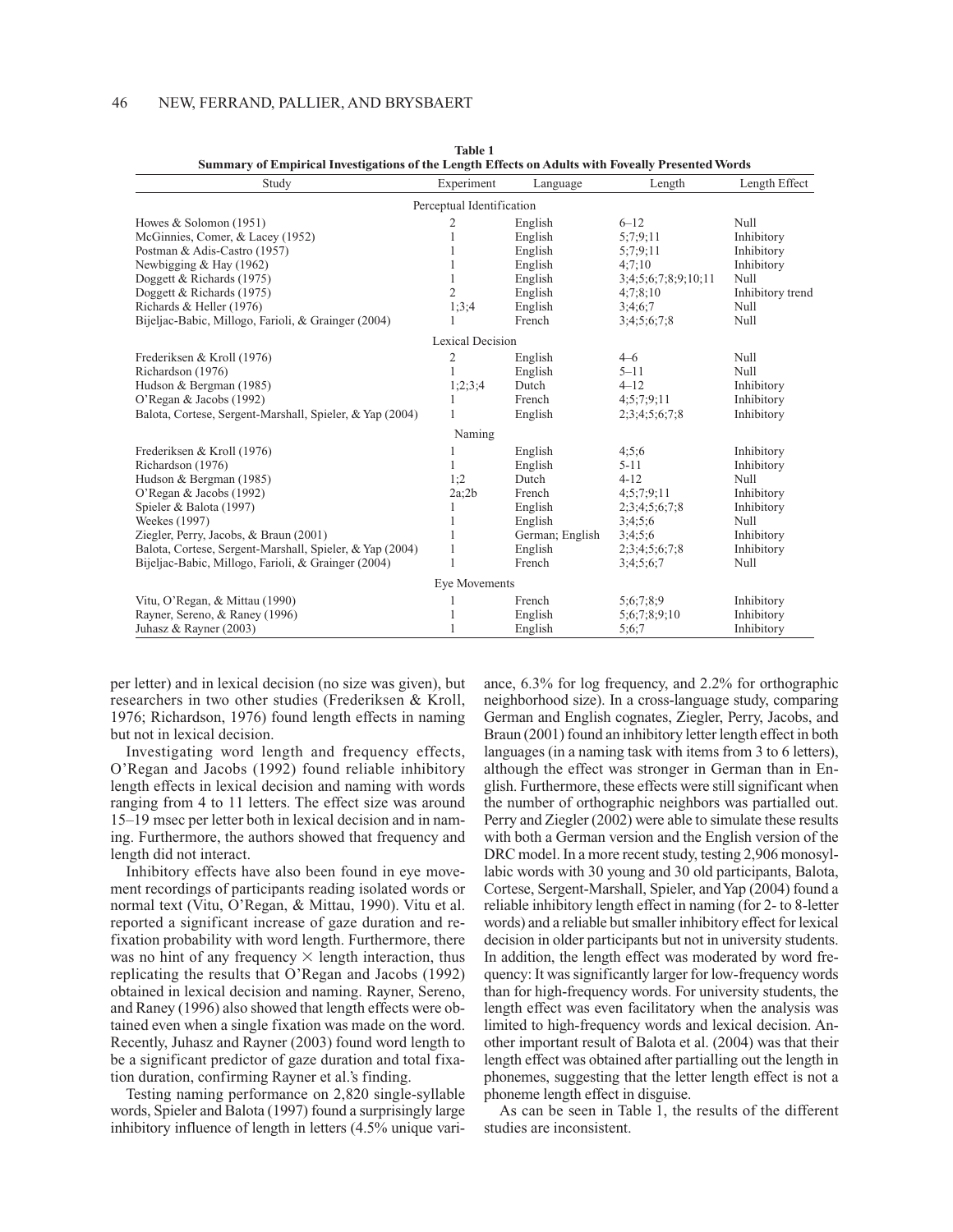# **THE PRESENT STUDY** A Reexamination of the Length Effect in the Lexical Decision Task **Based on the English Lexicon Project**

To further examine the influence of stimulus length on lexical decision times, we decided to make use of the recently published English Lexicon Project (ELP), which contains lexical decision and naming latency data for a large set of over 40,481 words (Balota et al., 2002). The ELP represents a collaborative effort among six different American universities to provide behavioral and descriptive lexical processing information. The lexical decision data are based on 10 to 35 observations per item (see the ELP Web site, elexicon.wustl.edu). Overall, 816 participants have provided data for this task. Each participant provided data for a subset of approximately 3,000 of the 40,481 tested words. The nonwords were pronounceable and based on the words; they did not include pseudohomophones.

In the present study, we selected 33,006 English monoand polysyllabic words, removing abbreviations, proper names, and items having less than 10 correct observations. Critically, the present corpus allowed us to make a number of methodological improvements over previous studies testing the word length effect. First, the words ranged from 3 letters to 13 letters in length, allowing us to look at the entire range of word lengths. Second, the number of words was much larger than those used in previous studies. This very large number of items allowed us to look at the word length effects for every length when the influence of other factors was partialled out.

### **Method**

The stimuli were taken from the English Lexicon Project (Balota et al., 2002; elexicon.wustl.edu).

## **Results**

Analysis 1: Descriptive statistics. In the first analysis, we simply plotted the correct lexical decision latencies as a function of the number of letters (ranging from 3 to 13 letters).

As Figure 1 shows, reaction times increased with length ( $r = .51$ ,  $p < .001$ ). This analysis, however, did not control for word frequency or number of orthographic neighbors, two variables that are assumed to play a more fundamental role in lexical decision than word length. Table 2 presents the raw correlation matrix of reaction times, length in letters, log of HAL frequency, number of syllables, and log of the number of orthographic neighbors. To get a better idea of the unique contribution of each of the predictor variables, we ran multiple regression analyses.

Analysis 2: Simultaneous multiple regression. In order to test the resistance of the effect of number of letters to number of syllables, number of orthographic neighbors, and printed frequency, we entered all predictors in a multiple regression analysis for the 33,006 words taken from the ELP. On average, 29 observations were collected per word. The dependent variable was raw reaction times.<sup>1</sup> The number of syllables for each word was given by CELEX (Baayen, Piepenbrock, & Gulikers, 1995), and the number of orthographic neighbors was given by the ELP. As for frequency, we took log HAL frequencies (Lund &



Figure 1. Length effect based on the words from the English Lexicon Project corpus (Balota et al., 2002) for words with lengths from 3 to 13 letters (tested in the lexical decision task). Each dot corresponds to a distinct word. Overall, 33,006 words are plotted on the graph (1- and 2-letter words were excluded from the analysis).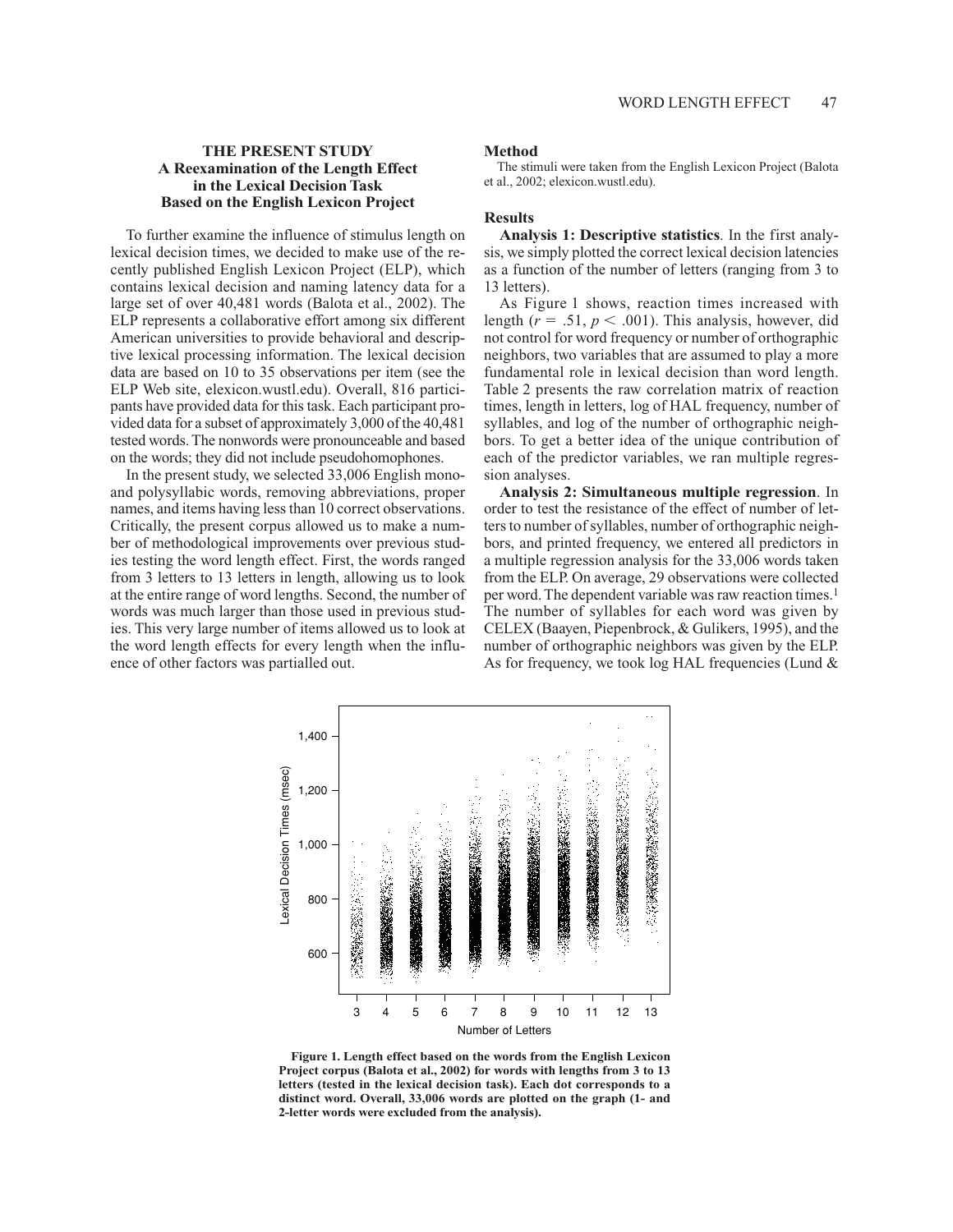| Table 2                                                                |   |
|------------------------------------------------------------------------|---|
| <b>Correlations Between Correct Lexical Decision Times (RTs Taken)</b> |   |
| From the English Lexicon Project; Balota et al., 2002) and             |   |
| Length in Letters, Printed Frequency (Log), Number of                  |   |
| <b>Orthographic Neighbors (Log), and Number of Syllables</b>           |   |
| $NT - C$                                                               | D |

|                   | No. of    |         |           | Printed   |                 |  |
|-------------------|-----------|---------|-----------|-----------|-----------------|--|
|                   | Neighbors | No. of  | No. of    | Frequency |                 |  |
|                   | (log10)   | Letters | Syllables | (log10)   | RT <sub>s</sub> |  |
| No. of neighbors  |           |         |           |           |                 |  |
| No. of letters    | $-0.63$   |         |           |           |                 |  |
| No. of syllables  | $-0.56$   | 0.81    |           |           |                 |  |
| Printed frequency | 0.30      | $-0.32$ | $-0.23$   |           |                 |  |
| <b>RTs</b>        | $-0.40$   | 0.53    | 0.51      | $-0.62$   |                 |  |

Note—All correlations are significant at .001.

Burgess, 1996) provided in the ELP. Table 3 shows the results of the simultaneous multiple regression analysis on the correct lexical decision times. Other factors such as bigram frequency (per position and not per position) were not included in the analysis, because they were not significant. The number of phonemes was not included either, because it explained less variance than did the length in characters and correlated strongly ( $r = .9$ ) with it. The overall regression equation was significant, and the model accounted for 53.4% of the variance in the data  $[F(4,33001) = 9,455, p < .001]$ . The results show that number of letters, printed frequency, and number of syllables made significant independent contributions toward the predicted lexical decision latencies. Of interest here is the fact that the inhibitory effect of number of letters was robust and not a confound of other lexical factors.

To make sure that the data in Table 3 were not due to a speed-accuracy trade-off, we computed the correlation between the average correct RT and the average accuracy per length. This correlation was negative and substantial  $(r = -.81)$ , as would be expected when both speed and accuracy point to the conclusion that longer words are harder to recognize.

Analysis 3: More detailed analyses of the length effect. To get a more detailed picture of the effect of word length over the entire range, we ran multiple regression analyses on all successive pairs of word lengths, starting from 3–4 letters and ending at 12–13 letters (Table 4). The results showed that printed frequency, number of neighbors, and number of syllables made consistent contributions throughout the range of lengths. With respect to the number of letters, however, the results showed an unexpected pattern. The effect of word length was facilitatory for words with 3-5 letters, null for words with 5-8 letters, and inhibitory for words with 8-13 letters. This means that the relationship between lexical decision times and word lengths is U-shaped (longer times for short and long words than for words going from 5 to 8 letters).

Figure 2 shows the amplitude and the direction of the length effect for each pair of lengths. It is very clear from this figure that the pattern goes from facilitation to inhibition passing through a region of null effects. The quadratic effect of length was confirmed in a regression analysis with the whole data set showing that term "length<sup>2</sup>" had a significant contribution  $[t(33001) = 29.7]$ .

Analysis 4: Simultaneous multiple regression on a subset of the stimuli (nouns only). In the previous analyses, we entered all usable words from the ELP. In order to ensure that the finding in Figure 2 was not due to a confounding variable such as the grammatical category (Perry & Ziegler, 2002), we ran similar analyses on a subset of nouns. We eliminated all inflected forms (plurals and verb forms), morphologically complex words (defined by CELEX), and stimuli other than nouns (or stimuli having more than one grammatical category). From the original sample of 33,006 stimuli, we retained 3,833 items. This selection also restricted the range of word lengths, which now varied from 3 to 10 letters. Table 5 shows the results of the simultaneous multiple regression analyses on the correct lexical decision times. The findings obtained for this subset of stimuli are very similar to those obtained for the larger set of words. Printed frequency and number of syllables made significant independent contributions throughout the range of lengths, and the word length effect

| Table 3                                                                   |
|---------------------------------------------------------------------------|
| <b>Raw Regression Coefficients (With Standardized Regression)</b>         |
| <b>Coefficients in Parentheses) From Simultaneous Multiple Regression</b> |
| Analysis on the Lexical Decision Latencies Based on 33,006 Words          |
| Taken From the English Lexicon Project (Balota et al., 2002)              |

| Estimate                | Std. Error |           |      |
|-------------------------|------------|-----------|------|
| $-63.41(-0.51)$         | 0.50       | $-127.77$ | .001 |
| $-0.22$ ( $\geq 0.01$ ) | 1.87       | $-0.12$   | >1   |
| 8.07(0.15)              | 0.37       | 24.09     | .001 |
| 32.13(0.27)             | 0.75       | 43.53     | .001 |
|                         |            |           |      |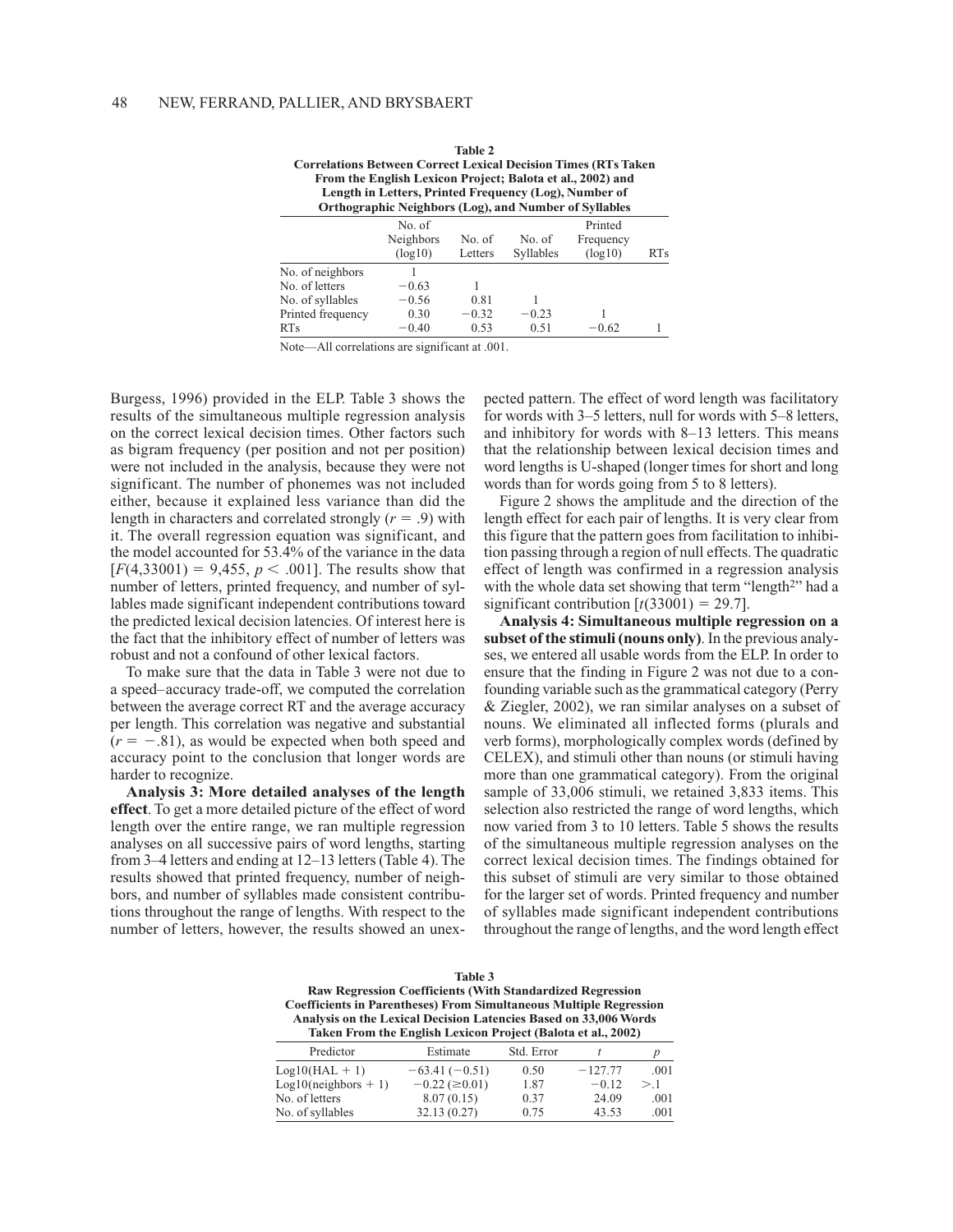|                 | Taken From the English Lexicon Project (Balota et al., 2002) for Each Range of Length |                              |         |                            |        |                                |           |                |           |
|-----------------|---------------------------------------------------------------------------------------|------------------------------|---------|----------------------------|--------|--------------------------------|-----------|----------------|-----------|
| Length<br>Range | No. of<br>Words                                                                       | Printed Frequency<br>(log10) |         | No. of<br><b>Syllables</b> |        | No. of<br>Neighbors $(log 10)$ |           | No. of Letters |           |
| $3 - 4$         | $466 - 1.814$                                                                         | $-52.92***$                  | $-0.42$ | $16.03***$                 | (0.14) | $-37.01***$                    | $(-0.10)$ | $-19.09***$    | $(-0.35)$ |
| $4 - 5$         | 1,814-3,059                                                                           | $-57.86***$                  | $-0.46$ | $19.33***$                 | (0.16) | $-35.62***$                    | $(-0.09)$ | $-15.91***$    | $(-0.29)$ |
| $5 - 6$         | 3.059-4.494                                                                           | $-62.14***$                  | $-0.50$ | $21.20***$                 | (0.18) | $-33.93***$                    | $(-0.09)$ | $-1.34$        | $(-0.02)$ |
| $6 - 7$         | 4,494-5,397                                                                           | $-63.11***$                  | $-0.51$ | $25.05***$                 | (0.21) | $-34.17***$                    | $(-0.09)$ | $-2.66$        | $(-0.05)$ |
| $7 - 8$         | 5,397-5,258                                                                           | $-63.30***$                  | $-0.51$ | $29.71***$                 | (0.25) | $-39.67***$                    | $(-0.10)$ | 2.79           | (0.05)    |
| $8 - 9$         | 5.258-4.655                                                                           | $-64.72***$                  | $-0.52$ | $34.19***$                 | (0.29) | $-45.05***$                    | $(-0.12)$ | $6.14***$      | (0.11)    |
| $9 - 10$        | $4,655 - 3,535$                                                                       | $-67.08***$                  | $-0.54$ | $33.07***$                 | (0.28) | $-40.37***$                    | $(-0.11)$ | $19.03***$     | (0.35)    |
| $10 - 11$       | $3,535 - 2,244$                                                                       | $-69.65***$                  | $-0.56$ | $28.49***$                 | (0.24) | $-32.40**$                     | $(-0.09)$ | $13.73***$     | (0.25)    |
| $11 - 12$       | $2,244 - 1,353$                                                                       | $-74.69***$                  | $-0.60$ | $26.62***$                 | (0.23) | $-27.82$                       | $(-0.07)$ | $32.06***$     | (0.59)    |
| $12 - 13$       | 1,353–731                                                                             | $-78.70***$                  | $-0.63$ | $23.00***$                 | (0.20) | $-44.57$                       | $(-0.12)$ | $19.40***$     | (0.36)    |

Table 4 Raw Regression Coefficients (With Standardized Regression Coefficients in Parentheses) From Simultaneous Multiple Regression Analyses on the Lexical Decision Latencies Based on 33,006 Words

\*\* $p < .01.$  \*\*\* $p < .001.$ 

retained its surprising U curve, going from facilitatory for words with 3-5 letters, to null for words with 5-8 letters, to inhibitory for words with 8-10 letters.

Analysis 5: Simultaneous multiple regression on a subset of stimuli controlling for the number of syllables. To examine whether the shape of the word length function might be an artifact of the number of syllables (e.g., because 5-letter words are more likely to be bisyllabic than 3-letter words), we ran a new analysis on the 12,987 bisyllabic items. As Table 6 shows, we replicated the U-shaped pattern obtained previously: the length effect (in number of letters) was facilitatory for words with 3–5 letters, null for words with 5–8 letters, and inhibitory for words with 8–9 letters. This result clearly demonstrates that the U-shaped function was not a confound of the number of syllables.

## **Discussion**

In the present study, we re-examined the effect of number of letters in lexical decision. We used the English Lexicon Project based on a large data set of over 40,481 words (Balota et al., 2002). Our multiple regression analyses were based on a selection of 33,006 English words (ranging from 3 to 13 letters). These analyses revealed an unexpected pattern of results taking the form of a U-shaped curve: Decision latencies were longer to short and to long words than to words from 5 to 8 letters in length. This finding remained when the analysis was restricted to a subset of 3,833 monomorphemic nouns (ranging from 3 to 10 letters) or 12,987 bisyllabic words. The length effect was independent of printed frequency, number of syllables, and number of orthographic neighbors. This U-shaped pattern is particularly interesting be-



Figure 2. Average reaction time and 95% confidence interval for words with lengths from 3 to 13 letters if length was the only factor having an influence (all other factors have been partialled out).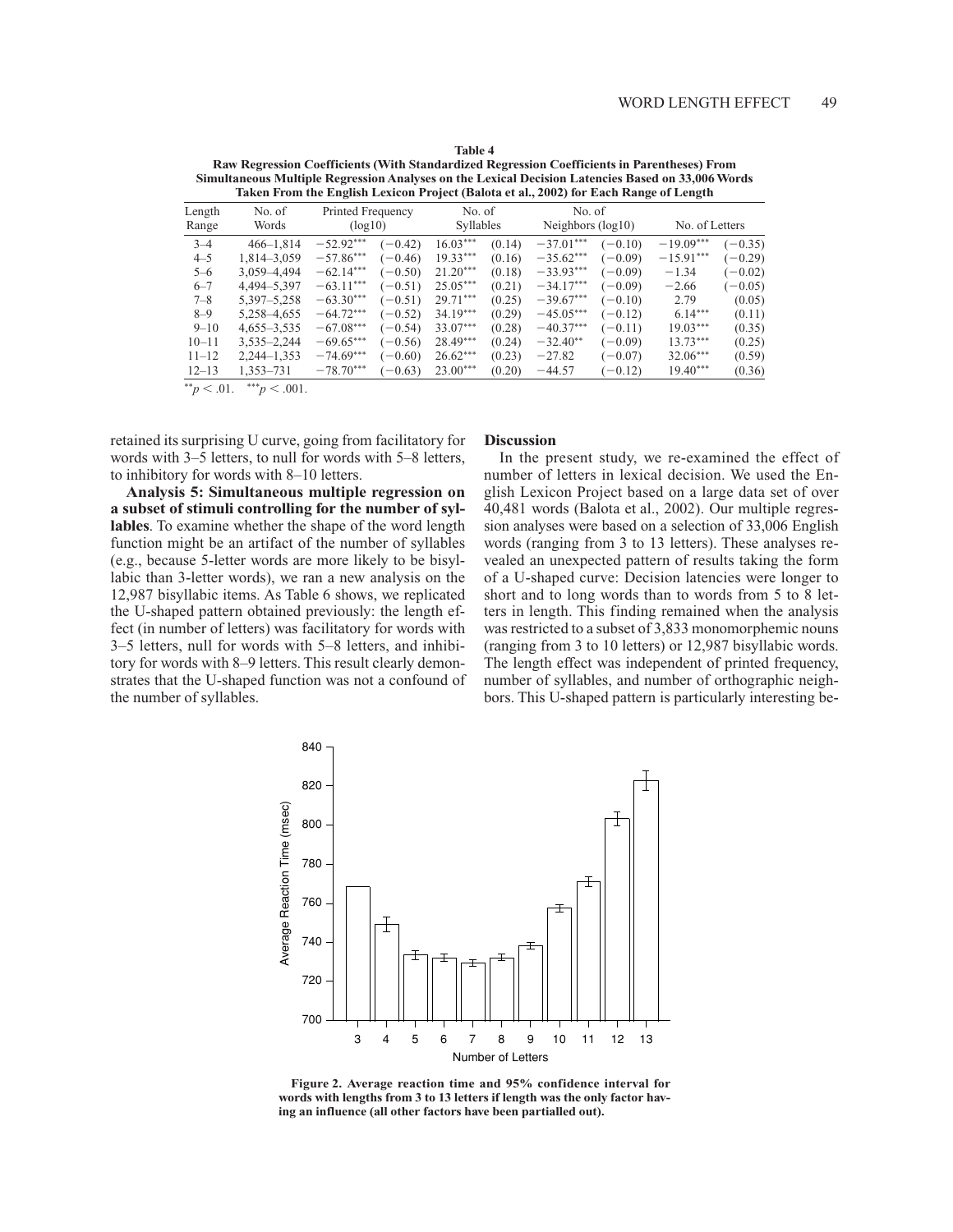| Subset of 3,833 Monomorphemic Nouns Taken From the English Lexicon Project<br>(Balota et al., 2002) for Each Range of Length |                 |                   |           |                  |        |                      |           |                |           |
|------------------------------------------------------------------------------------------------------------------------------|-----------------|-------------------|-----------|------------------|--------|----------------------|-----------|----------------|-----------|
| Length                                                                                                                       | No. of          | Printed Frequency |           | No. of           |        | No. of               |           |                |           |
| Range                                                                                                                        | Words           | (log10)           |           | <b>Syllables</b> |        | Neighbors $(log 10)$ |           | No. of Letters |           |
| $3 - 4$                                                                                                                      | 131-445         | $-62.72***$       | $(-0.45)$ | 3.48             | (0.3)  | $-53.35**$           | $(-0.16)$ | $-17.90*$      | $(-0.30)$ |
| $4 - 5$                                                                                                                      | $445 - 622$     | $-68.17***$       | $(-0.49)$ | $15.90***$       | (0.13) | $-47.07***$          | $(-0.14)$ | $-16.11*$      | $(-0.27)$ |
| $5 - 6$                                                                                                                      | $622 - 801$     | $-70.64***$       | $(-0.51)$ | $20.30***$       | (0.16) | $-39.64***$          | $(-0.12)$ | 0.91           | (0.02)    |
| $6 - 7$                                                                                                                      | $801 - 702$     | $-72.98***$       | $(-0.52)$ | $22.01***$       | (0.17) | $-36.62***$          | $(-0.11)$ | 7.36           | (0.12)    |
| $7 - 8$                                                                                                                      | $702 - 512$     | $-76.44***$       | $(-0.55)$ | 24.83***         | (0.20) | $-36.04*$            | $(-0.11)$ | 4.48           | (0.08)    |
| $8 - 9$                                                                                                                      | 512-327         | $-72.98***$       | $(-0.52)$ | $30.24***$       | (0.24) | $-33.82$             | $(-0.10)$ | 18.81**        | (0.32)    |
| $9 - 10$                                                                                                                     | $327 - 156$     | $-73.18***$       | $(-0.52)$ | $22.11***$       | (0.18) | $-22.99$             | $(-0.07)$ | $20.04*$       | (0.34)    |
| $^*p < .05$ .                                                                                                                | $*^{*}p < .01.$ | *** $p < .001$ .  |           |                  |        |                      |           |                |           |

Table 5 Raw Regression Coefficients (With Standardized Regression Coefficients in Parentheses) From Simultaneous Multiple Regression Analyses on the Lexical Decision Latencies Based on a

cause it could explain the mixed results obtained before (see Table 1). The fact that the reported length effects can be null or inhibitory could be partly explained by the different lengths used by the investigators in their studies. As a matter of fact, a close rereading of the previous evidence pointed to some hints with respect to the inverse length effect for short words. As we indicated in our introduction, Balota et al. (2004) reported in an experiment with single-syllable words ranging from 2 to 8 letters a facilitatory length effect for high-frequency words (which probably had a reduced length range) in university students. They also reported an inhibitory effect for low-frequency words. Similarly, although not discussed by these authors, O'Regan and Jacobs (1992) found a null effect of word length for words of 4 and 5 letters in a lexical decision experiment when the eyes fixated the middle position of the word.

Implications for models of visual word recognition (silent reading). The implicit assumption in models of visual word recognition has been that either word length has no effect on word recognition (e.g., because letters are processed in parallel; see Grainger & Jacobs, 1996) or the effect is inhibitory (e.g., because the nonlexical route for low-frequency words processes letter strings sequentially in a left-to-right cycle; see Coltheart, Rastle, Perry, Langdon, & Ziegler, 2001). The U-shaped curve discovered here requires us to revisit this assumption. Below, we offer some ideas regarding the factors that might be involved.

A first factor that is bound to play a role is the decrease of visual acuity outside the fixation location (O'Regan & Jacobs, 1992). Letters are more difficult to perceive the farther they are from the fixation point. This has a particular cost for the letters presented to the left of fixation, because here the farthest letters are the first letters of the word (Whitney & Lavidor, 2004). Surprisingly, however, the visual acuity factor only seems to become dominant for word lengths of 9 letters and more, even though the drop of visual acuity is known to start within foveal vision and to be roughly linear (Nazir, Jacobs, & O'Regan, 1998).

Another factor likely to play a role is the fact that in reading, most forward saccades  $(76%)$  are from 5 to 11 character spaces long, with an average of 8 spaces. This means that in reading, words with a length of 6–9 letters have the highest chances of being processed after a single fixation on them. Shorter words are skipped quite often and longer words are refixated regularly. Nazir, Ben-Boutayab, Decoppet, Deutsch, and Frost (2004) have made the case that low-level perceptual learning plays a role in visual word recognition, in particular in establishing the automaticity of parallel word recognition. They point out that parallel word processing is observed only in a small region of the visual field, with highly skilled readers and with a familiar font. For Nazir et al. (2004), the extent of foveal parallel word processing depends on the number of times a word has been identified after a single

| Table 6                                                                                |
|----------------------------------------------------------------------------------------|
| Raw Regression Coefficients (With Standardized Regression Coefficients in Parentheses) |
| From Simultaneous Multiple Regression Analyses on the Lexical Decision Latencies       |
| Based on a Subset of 12,987 Bisyllabic Nouns Taken From the English Lexicon Project    |
| (Balota et al., 2002) for Each Range of Length                                         |

| Length  | No. of<br>Words | Printed Frequency        | No. of                   | No. of Letters           |
|---------|-----------------|--------------------------|--------------------------|--------------------------|
| Range   |                 | (log10)                  | Neighbors $(log 10)$     |                          |
| $3 - 4$ | $243 - 1,218$   | $-68.19***$<br>$(-0.65)$ | $-42.90***$<br>$(-0.12)$ | $-14.96***$<br>$(-0.19)$ |
| $4 - 5$ | 1,218-3,086     | $-65.01***$<br>$(-0.62)$ | $-37.49***$<br>$(-0.10)$ | $-3.40***$<br>$(-0.04)$  |
| $5 - 6$ | 3,086-3,941     | $-62.80***$<br>$(-0.60)$ | $-36.61***$<br>$(-0.10)$ | $(-0.02)$<br>$-1.57$     |
| $6 - 7$ | $3,941 - 2,807$ | $-62.38***$<br>$(-0.60)$ | $-41.90***$<br>$(-0.11)$ | (0.01)<br>0.47           |
| $7 - 8$ | $2,807-1,283$   | $-61.27***$<br>$(-0.59)$ | $-55.06***$<br>$(-0.15)$ | 1.00<br>(0.01)           |
| $8 - 9$ | 1,283-409       | $-60.00***$<br>$(-0.58)$ | $-28.94***$<br>$(-0.08)$ | $26.91***$<br>(0.35)     |
|         |                 |                          |                          |                          |

\*\*\* $p < .001$ .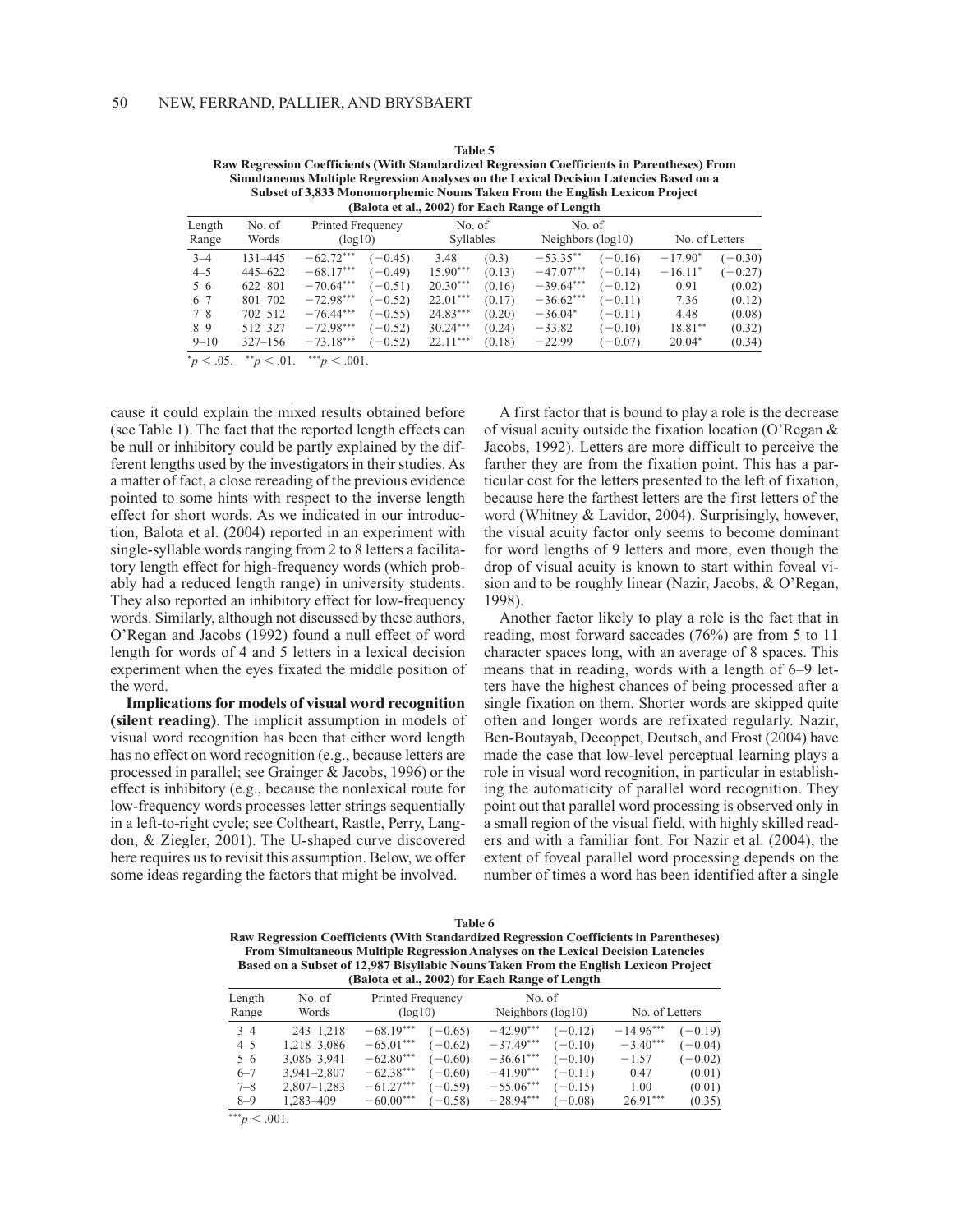fixation on it. In this respect, it may also be interesting to note that word lengths from 5 to 8 letters are the most frequently encountered in reading (see Table 4: these four word lengths constituted a total of 55% of all the words that we entered in the analyses).

A final factor (or set of factors) that might be involved in the explanation of the word length effect is the similarity of the words and the nonwords for the different word lengths. Performance in a lexical decision task depends not only on the features of the word stimuli, but also on the features of the nonword stimuli and the overlap of these features for the different word lengths. For instance, many researchers make their nonwords by changing one letter of an existing word. On average, this will increase the similarity of the words and nonwords with increasing word length (the overlap between the initial word and the nonword will be  $\frac{1}{2}$  for a 2-letter word,  $\frac{2}{3}$  for a 3-letter word,  $\ldots$ ,  $\frac{12}{13}$  for a 13-letter word). In addition, each nonword will have a word neighbor, irrespective of its length (in contrast to the real words, for which the number of neighbors becomes less than .25 for word lengths above 8).

A look at the characteristics of the nonwords in ELP confirms that some of the above correlations were present. The number of orthographic neighbors dropped from 5.8 for 3-letter nonwords to 1.4 for 7-letter nonwords and then reached a floor of more or less 1 for the remaining nonword lengths (the actual value was .9 for 13-letter nonwords, indicating that some of these nonwords were created by changing more than 1 letter of an existing word). Interestingly, although this characteristic of the nonwords could explain an inhibitory length effect (longer RTs for longer words due to the greater word/nonword overlap at the high end of the range), it would not seem able to explain the facilitatory length effect observed for the short words or the null effect for the midrange. Indeed, the RTs to the nonwords increased almost linearly from 726 msec for 3-letter nonwords to 1,003 msec for 13-letter nonwords. Clearly, further research will be needed here to find out what exactly the effect of the nonword characteristics is on the word length effect in a lexical decision experiment.

**Syllable length effects**. In the present study, we observed a consistent inhibitory effect of the number of syllables, which amounted to some 20 msec per syllable on average. To our knowledge, this is the first demonstration of a syllable length effect in a lexical decision task in English. One reason why this effect has not been noticed before may be that most visual recognition studies conducted in English were limited to monosyllabic words. The syllable effect was independent of printed frequency, number of letters, and number of orthographic neighbors. This finding confirms previous results obtained in French in lexical decision and naming (see Ferrand, 2000; Ferrand & New, 2003). Ferrand and New (2003) obtained a syllable length effect in lexical decision (for low-frequency words), and this result was controlled for number of letters, number of orthographic neighbors, bigram frequency, initial phoneme, and initial syllable. This effect reminds us again that a major limitation of most existing models of visual word

recognition is that they apply to monosyllabic words only (but see Ans, Carbonnel, & Valdois, 1998).

#### **Conclusion**

Whatever the eventual interpretation will be, it is clear that the relationship between word length and lexical decision times is less straightforward than has been assumed. Mixed results have suggested no effect as well as an inhibitory effect, but the ELP data clearly show that for the words often used in word recognition experiments (i.e., words of 3–5 letters), the length effect is actually inverted. The only interpretations for this unexpected finding that we have at the moment refer to the fact that 5-letter words are much more common than 4- and 3-letter words (type) frequency) and that short words are less likely to be fixated in reading (see Brysbaert, Drieghe, & Vitu, in press, for the precise findings).

#### **REFERENCES**

- ANS, B., CARBONNEL, S., & VALDOIS, S. (1998). A connectionist multipletrace memory model for polysyllabic word reading. Psychological Review, 105, 678-723.
- BAAYEN, R. H., PIEPENBROCK, R., & GULIKERS, L. (1995). The CELEX lexical database (Release 2; CD-ROM). Philadelphia: University of Pennsylvania, Linguistic Data Consortium.
- BALOTA, D. A., CORTESE, M. J., HUTCHISON, K. A., NEELY, J. H., NELSON, D., SIMPSON, G. B., & TREIMAN, R. (2002). The English Lexicon Project: A Web-based repository of descriptive and behavioral measures for 40,481 English words and nonwords. St. Louis: Washington University. Available at elexicon.wustl.edu.
- BALOTA, D. A., CORTESE, M. J., SERGENT-MARSHALL, S. D., SPIELER, D. H., & YAP, M. J. (2004). Visual word recognition of single-syllable words. Journal of Experimental Psychology: General, 133, 283-316.
- BIJELJAC-BABIC, R., MILLOGO, V., FARIOLI, F., & GRAINGER, J. (2004). A developmental investigation of word length effects in reading using a new on-line word identification paradigm. Reading & Writing, 17, 411-431.
- BRYSBAERT, M., DRIEGHE, D., & VITU, F. (in press). Word skipping: Implications for theories of eye movement control in reading. In G. Underwood (Ed.), Eye guidance in reading and scene perception (2nd ed.). Amsterdam: Elsevier.
- COLTHEART, M., RASTLE, K., PERRY, C., LANGDON, R., & ZIEGLER, J. (2001). DRC: A dual route cascaded model of visual word recognition and reading aloud. Psychological Review, 108, 204-256.
- DOGGETT, D., & RICHARDS, L. (1975). A reexamination of the effect of word length on recognition thresholds. American Journal of Psychology, 88, 583-594.
- FERRAND, L. (2000). Reading aloud polysyllabic words and nonwords: The syllabic length effect reexamined. Psychonomic Bulletin & Review, 7, 142-148.
- FERRAND, L., & NEW, B. (2003). Syllabic length effects in visual word recognition and naming. Acta Psychologica, 113, 167-183.
- FREDERIKSEN, J. R., & KROLL, J. F. (1976). Spelling and sound: Approaches to the internal lexicon. Journal of Experimental Psychology: Human Perception & Performance, 2, 361-379.
- GRAINGER, J., & JACOBS, A. M. (1996). Orthographic processing in visual word recognition: A multiple read-out model. Psychological Review, 103, 518-565.
- Howes, D. H., & SOLOMON, R. L. (1951). Visual duration threshold as a function of word-probability. Journal of Experimental Psychology, 41 401-410
- HUDSON, P. T. W., & BERGMAN, M. W. (1985). Lexical knowledge in word recognition: Word length and word frequency in naming and lexical decision tasks. Journal of Memory & Language, 24, 46-58.
- JUHASZ, B. J., & RAYNER, K. (2003). Investigating the effects of a set of intercorrelated variables on eye fixation durations in reading. Journal